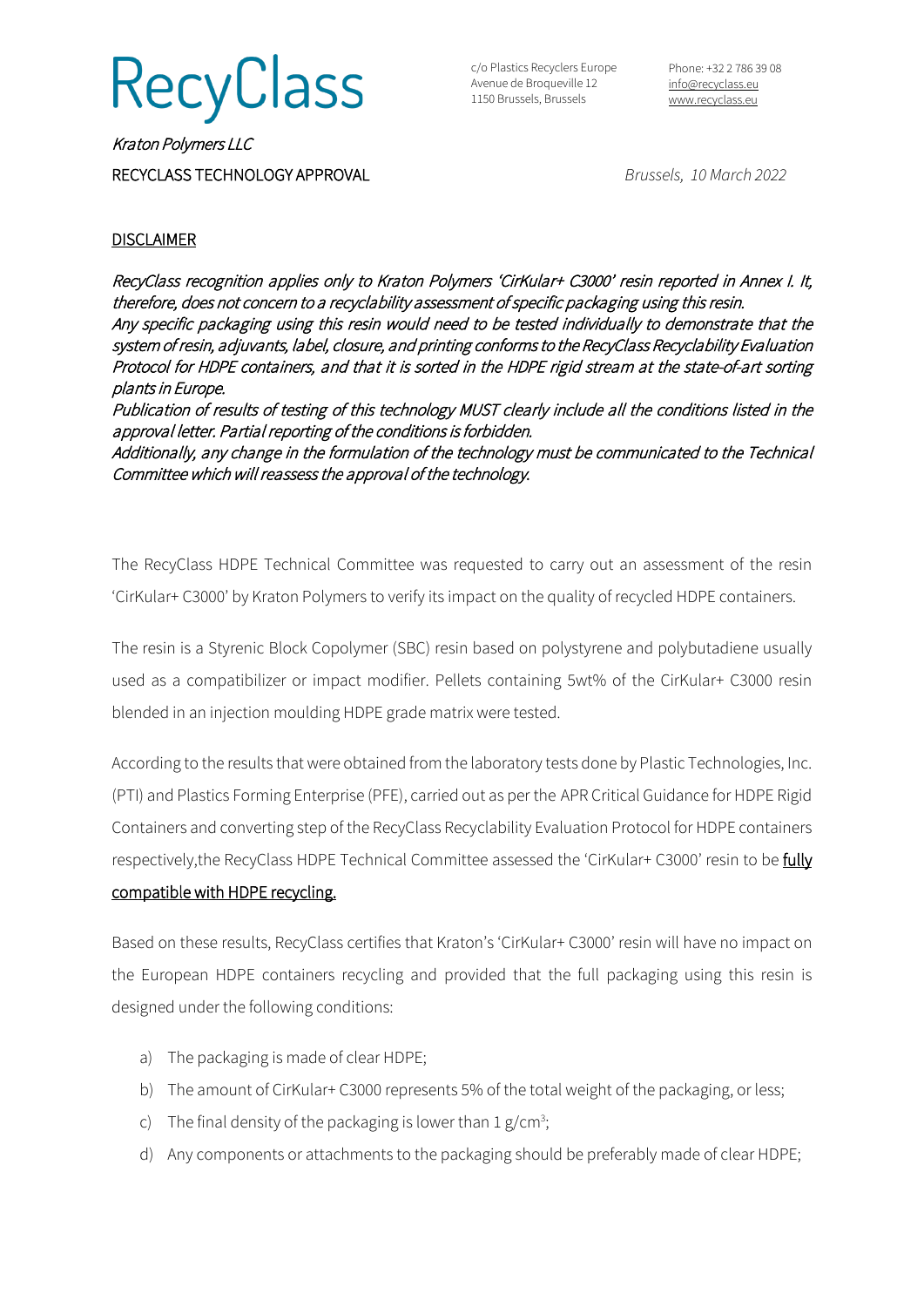- e) Applied printing technology is compatible with recycling; since several printing options are possible, it is the responsibility of the end-user to choose an appropriate combination of inks and printing process to ensure that:
	- i. the inks are non-bleeding;
	- ii. the inks comply with the European Legislation (e.g. Packaging and Packaging Waste Directive on the heavy metal concentration levels) and are EUPIA compliant;
	- iii. direct printing is limited as much as possible.

RecyClass concludes that Kraton's 'CirKular+ C3000' resin as per current market conditions and knowledge, is fully compatible with the existing European industrial recycling processes for HDPE containers. Indeed, the recycled plastic generated after the recycling process was successfully tested in high-value application such as HDPE bottles up to 25% concentration<sup>[1](#page-1-0)</sup>.

## It should be northworthy that unlike other approvals based on lab testing of packaging, only pellets containing the innovative technology has been tested in this study. The HDPE Technical Committee recommends to rather evaluate compatibility with recycling of specific resins or additives by processing them into packaging.

## *About*

RecyClass is a comprehensive cross-industry initiative that works to advance plastic packaging recyclability and to establish a harmonized approach towards recycled content calculation and traceability in Europe. Activities within RecyClass include the development of Recyclability Evaluation Protocols and scientific testing of innovative materials which serve as the base for the Design for Recycling guidelines and the free online tool. RecyClass offers Recyclability Certifications and Recycled Content Traceability Certification for plastic packaging. Contact[: Alice.Wallon@plasticsrecyclers.eu,](mailto:Alice.Wallon@plasticsrecyclers.eu) [www.recyclass.eu](http://www.recyclass.eu/)

<span id="page-1-0"></span><sup>1</sup> [APR Critical Guidance for HDPE](https://plasticsrecycling.org/images/Design-Guidance-Tests/APR-PP-CG-01-critical-guidance.pdf) Rigid Containers



c/o Plastics Recyclers Europe Avenue de Broqueville 12 1150 Brussels, Brussels

Phone : +32 2 786 39 08 info[@recyclass.eu](mailto:recyclass@plasticsrecyclers.eu) www.recyclass.eu